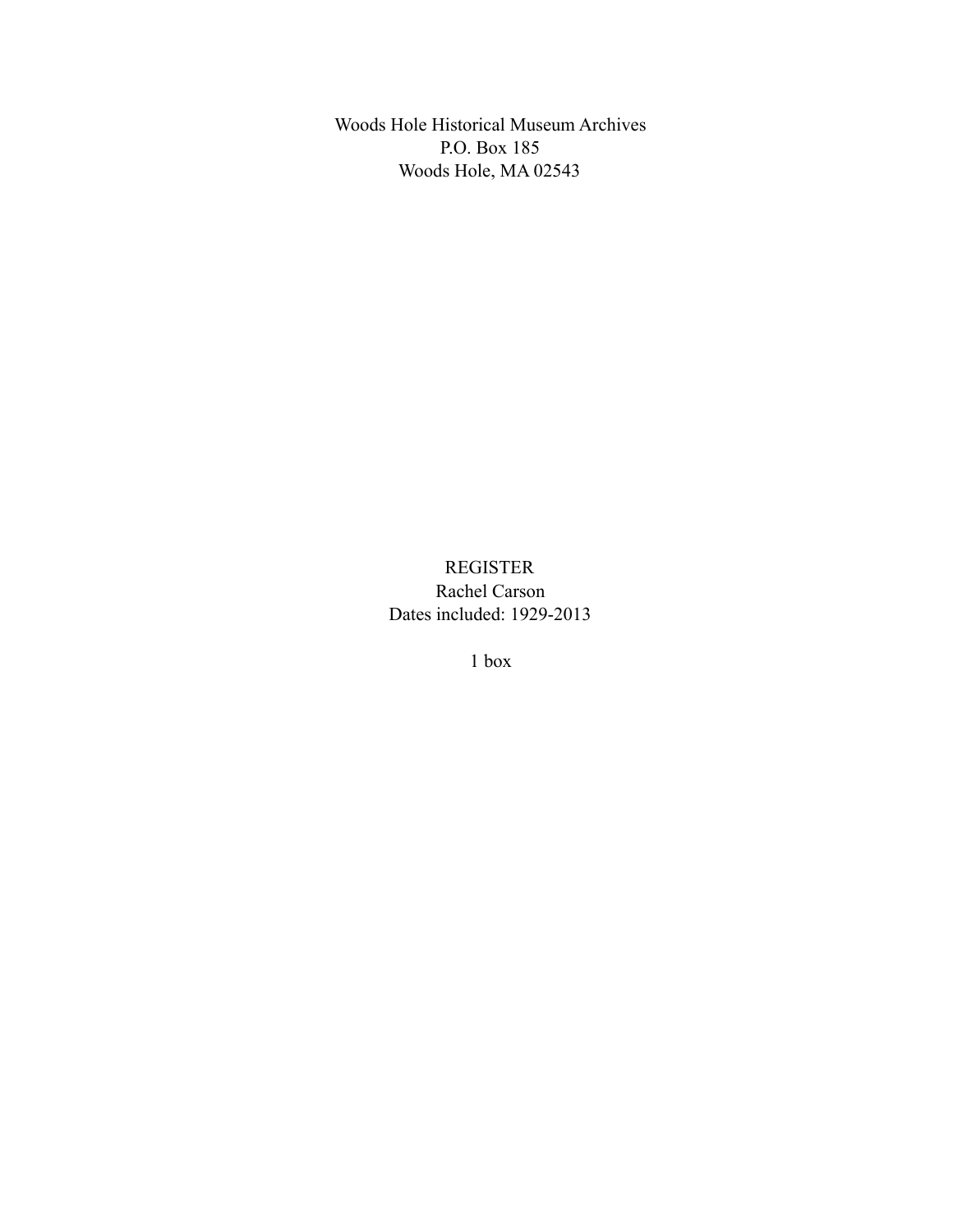# **RACHEL CARSON**

## **BOX 1**

#### Folder 1: General information

1-1. Summary of Rachel Carson's life and events in her life. Large print captions for an exhibit (?). 5 pages, xerox copies.

1-2. Handwritten notes. Notes on Rachel Carson's career and events. Information from John Valois, January 1998.

1-3. Photograph (xerox copy). MBL (Marine Biological Laboratory) collecting trip, n.d. Photo by John Valois.

## Folder 2: Newsclippings and articles

2-1. Newsclipping. Falmouth *Enterprise*, May 16, 1952, Section C, page 1 (Summer Mail Away Edition section). "The Harbor" by Rachel L. Carson. "Author Of The Sea Around Us Wrote Chapter For New Book At Woods Hole." Original and xerox copies.

2-2. Newsclipping. Falmouth Enterprise, December 13, 1963. "Members of the Academy." About Padraic Colum and Rachel Carson. Xerox copy.

2-3. Clipping. *Yankee Magazine*, June 1991. Cover story: "The Woman Who Started A Revolution, Remembering Rachel Carson, Author of *Silent Spring*" by Bob Hines, pp. 62-65. *Bob Hines illustrated her* New Yorker *articles (see below).* 

2-4. Newsclipping. Falmouth *Enterprise*, May 23, 1997, p. 7-C. "Before Silent Spring Brought Her Fame, Rachel Carson Gathered Fisheries News In Woods Hole," "Waquoit Reserve Will Feature Portrayal Of Rachel Carson." 2 original clippings and xerox copy.

## Folder 3: *New Yorker Magazines*

3-1. *New Yorker* Magazine, Aug. 20, 1955, pp. 36-67 (interrupted by ads and other articles). "The Edge of the Sea, I - The Rim of Sand" by Rachel Carson. Illustrated by Bob Hines.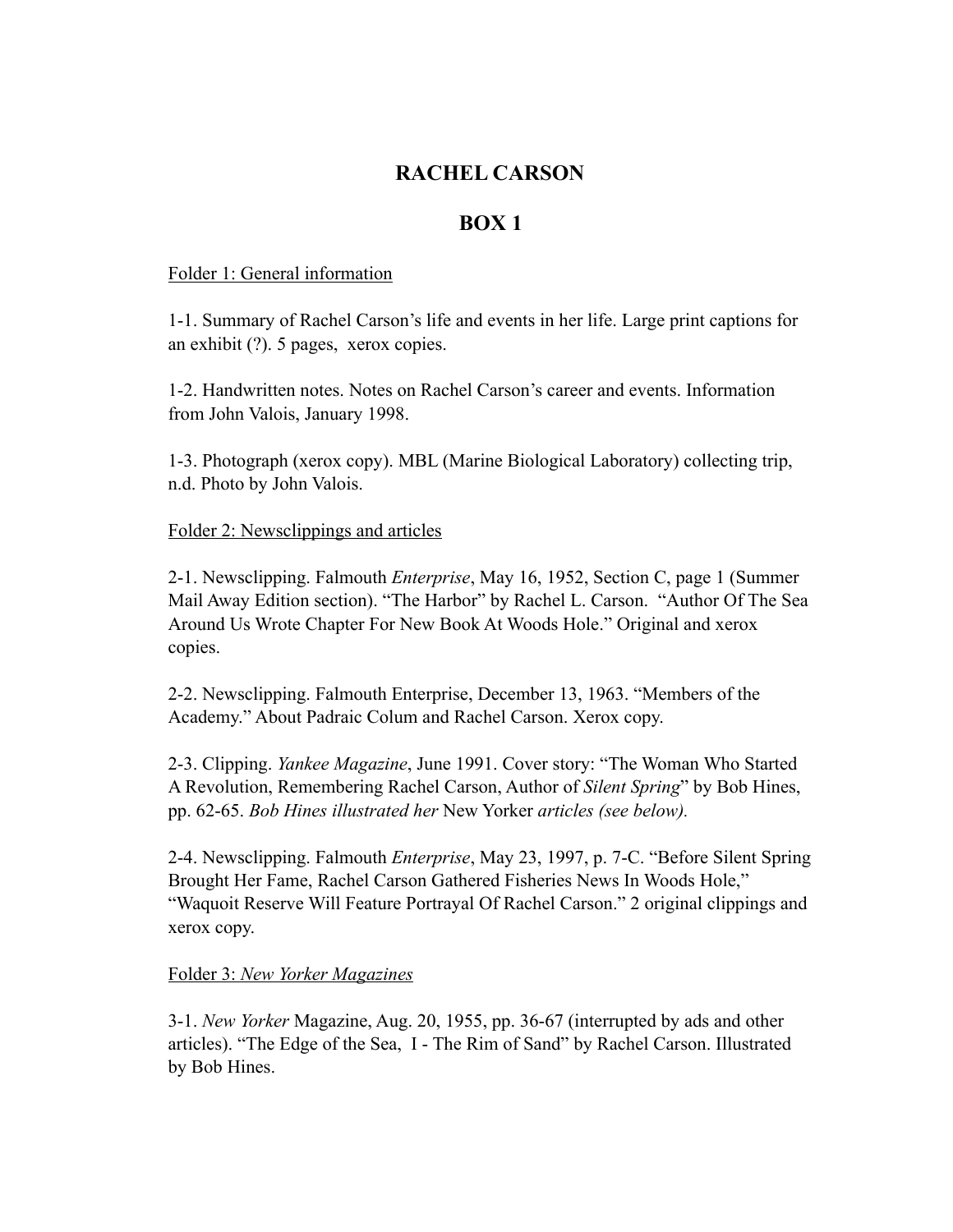3-2*. New Yorker* Magazine, Aug. 27, 1955, pp. 36-67 (interrupted by ads and other articles). "The Edge of the Sea, II - "The Rocky Shores" by Rachel Carson. Illustrated by Bob Hines.

3-3. *New Yorker* Magazine, June 16, 1962, pp. 35-94 (interrupted by ads and other articles). "A Reporter At Large, Silent Spring – I." by Rachel Carson.

3-4. New Yorker Magazine, June 23, 1962, pp. 32-89 (interrupted by ads and other articles). "A Reporter At Large, Silent Spring – II." by Rachel Carson.

3-5. New Yorker Magazine, June 30, 1962, pp. 35-62 (interrupted by ads and other articles). "A Reporter At Large, Silent Spring- III." by Rachel Carson.

#### Folder 4: *Johns Hopkins Magazine*

*Johns Hopkins Magazine*, October 1962, p. 26. Hopkins People, "A voice in the silence of apathy."

#### Folder 5: Typed manuscript.

"Summers In Woods Hole Spur Rachel Carson's Love of Ocean." Article by Deborah G. Scanlon, June 8, 2007, to be published in the Falmouth *Enterprise.* Includes photo (and caption) of Rachel Carson at the dock at Sam Cahoon's Fish Market in Woods Hole in 1951. Original photo by Edwin Gray, courtesy of the Lear/Carson Collection, Connecticut College.

*This document was sent as a Word document via email. It is not a newsclipping from the Enterprise but the article was published there.* 

#### Folder 6: Handwritten notes and typed manuscript

Recollections of Rachel Carson ("Rachel Carson's Woods Hole Years") by John Valois. Transcribed by Susan F. Witzell, 2012. *Handwritten notes are xerox copies, as well as accompanying photos.* 

Folder 7: Rachel Carson Statue Project, MBL Waterfront Park, Woods Hole, 2011 –

Folder 8: *Spritsail*, Volume 27, Number 2, Summer 2013 Two articles and one poem on Rachel Carson.

"Rachel Carson and Woods Hole" by Jim Hain.

"Recollections of a Cruise with Rachel Carson" by John Valois.

"Three Visions of Rachel Carson (poem)" by Eric H. Edwards.